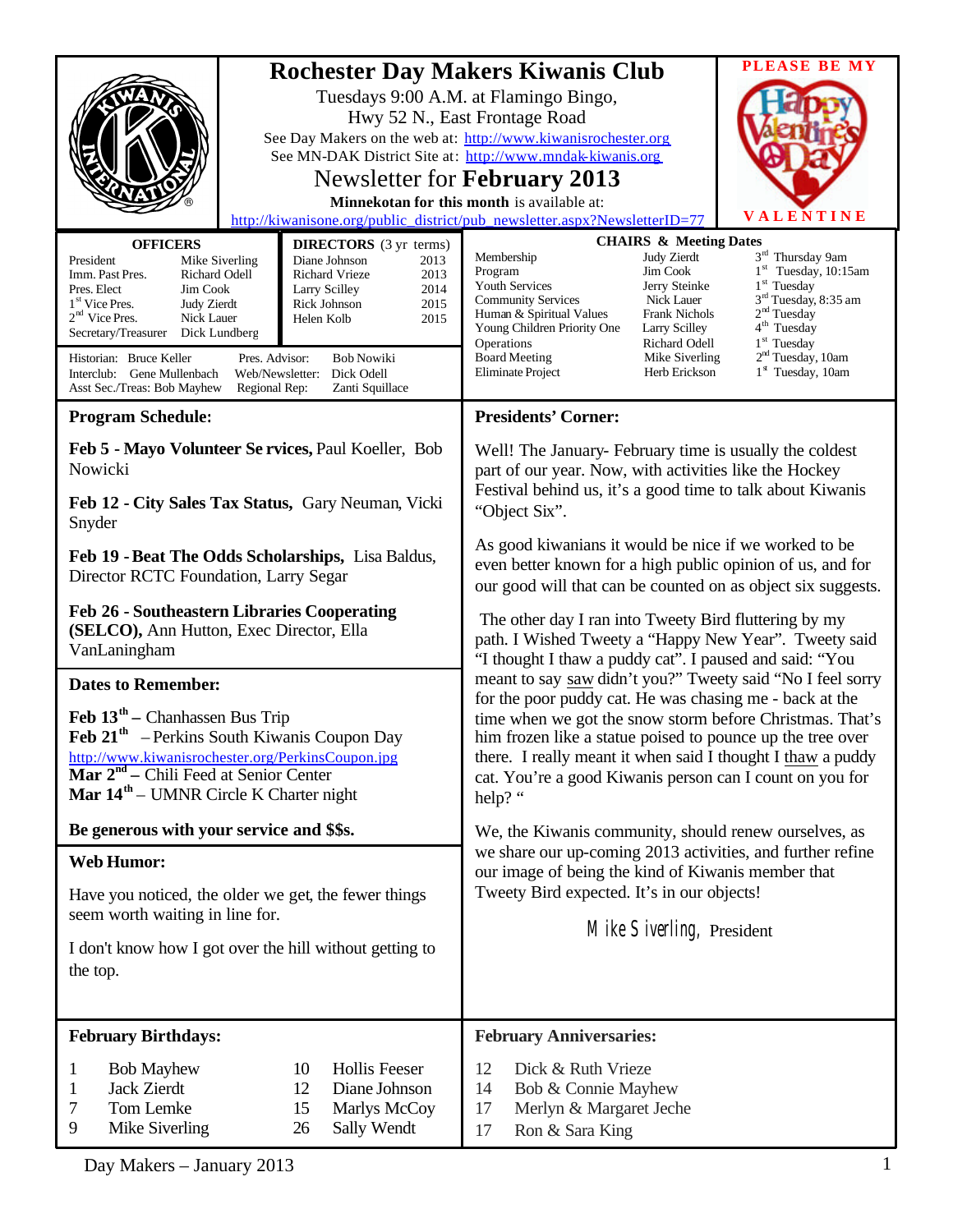| Secretary/Treasurer's Report - Jan 2013                                                                                                                                                                                                                                                                                                                                                                                         | Day Makers, be open only to Century High School Key                                                                                                                                                                                                                                                                                                                                      |  |
|---------------------------------------------------------------------------------------------------------------------------------------------------------------------------------------------------------------------------------------------------------------------------------------------------------------------------------------------------------------------------------------------------------------------------------|------------------------------------------------------------------------------------------------------------------------------------------------------------------------------------------------------------------------------------------------------------------------------------------------------------------------------------------------------------------------------------------|--|
| <b>Bank Balance 12/31/12:</b><br>4,889.89<br>\$<br><b>Administrative Account:</b><br>4,112.49<br>\$<br>$-571.79$<br>Service Account:<br>\$<br>Hockey/YCPO:<br>613.94<br>\$<br>216.10<br><b>Bike Repair:</b><br>\$<br>K-Family Funds<br>519.15<br>Day Makers on leave: Marv Anderson, Don Cain,<br>Merl Jeche, Ron King, Sara King, Paul Lamoreux, Al<br>Strom, Judy Lien<br>December Service Hour Statistics: 1,290 hours by 54 | Club members.<br>The Operations Committee will follow up on the long-<br>term status of our meeting place.<br><b>COMMITTEE REPORTS</b><br><b>Membership</b> – Two prospect members are being prepared<br>for induction.<br><b>Program-</b> Christmas Party was a success. January and<br>February programs are scheduled.<br><b>Community Service-</b> Think Bank is dropping the Hockey |  |
| members, 61% Participation.                                                                                                                                                                                                                                                                                                                                                                                                     | Festival Sponsorship. Another sponsor is needed.                                                                                                                                                                                                                                                                                                                                         |  |
| <b>January 15 Board Meeting Summary:</b><br>The charter fee for the Circle-K Club at the University                                                                                                                                                                                                                                                                                                                             | YCPO- Larry Scilley will attend the Rochester Fest<br>meeting.                                                                                                                                                                                                                                                                                                                           |  |
| of Minnesota Rochester was discussed. The Day<br>Makers have paid the \$600 fee to charter the club. At<br>our November meeting, we voted to look for funding                                                                                                                                                                                                                                                                   | <b>Youth Services-</b> Scholarship process is underway. The<br>Builders Club and all K-Kids clubs are going fine.                                                                                                                                                                                                                                                                        |  |
| from the other Rochester clubs and the Hockey<br>Tournament. No new status since last board meeting.                                                                                                                                                                                                                                                                                                                            | <b>ELIMINATE-</b> \$16K donated to date. Kwik Trip gift<br>cards nearing \$1K.                                                                                                                                                                                                                                                                                                           |  |
| The Membership Committee is still considering the<br>suggestion that our club recruit parents and                                                                                                                                                                                                                                                                                                                               | Richard Lundberg, Secy/Treasurer                                                                                                                                                                                                                                                                                                                                                         |  |
| grandparents of Key Club members with an open house<br>meeting. No decision has been made.                                                                                                                                                                                                                                                                                                                                      | <b>Web Artistry:</b><br>Are you ready to fly kites in March?<br>See it to believe it and the pilot is deaf.                                                                                                                                                                                                                                                                              |  |
| Costs for the Kiwanis Parent-Child fair at Rochester<br>Fest will be increasing. The YCPO committee will                                                                                                                                                                                                                                                                                                                        | "Romancing the Wind" – by Ray Bethell                                                                                                                                                                                                                                                                                                                                                    |  |
| assess whether or not the costs justify the benefit or<br>could the funds be used more efficiently for another<br>cause. Larry Scilley will attend Rochester Fest                                                                                                                                                                                                                                                               | http://www.youtube.com/watch_popup?v=nr9KrqN_lIg<br><b>Cutest Baby Contest:</b><br>Newest Entry from proud DM                                                                                                                                                                                                                                                                            |  |
| meeting.                                                                                                                                                                                                                                                                                                                                                                                                                        | Two grandkids. Maddy is 3 years old and her new little<br>brother Edward Bryce Davis (Ted).                                                                                                                                                                                                                                                                                              |  |
| The board approved Chuck Barkley and Ruth Squillace<br>as members of the Day Makers pending orientation.                                                                                                                                                                                                                                                                                                                        |                                                                                                                                                                                                                                                                                                                                                                                          |  |
| The Golden Hill Builders will have their Charter<br>Presentation as the program at one of our meetings.<br>March $5th$ was set as the tentative date.                                                                                                                                                                                                                                                                           |                                                                                                                                                                                                                                                                                                                                                                                          |  |
| Charter night for the Circle K Club at UMR will be<br>scheduled soon. The Day Makers will furnish catered<br>refreshments. The board approved The a motion that<br>the Century High School Scholarship, sponsored by the<br>Continued Next Column $\rightarrow$                                                                                                                                                                 |                                                                                                                                                                                                                                                                                                                                                                                          |  |
| <b>Kiwanis Mission Statement:</b>                                                                                                                                                                                                                                                                                                                                                                                               |                                                                                                                                                                                                                                                                                                                                                                                          |  |
| Kiwanis is a global organization of volunteers<br>dedicated to changing the world one child and one<br>community at a time.                                                                                                                                                                                                                                                                                                     | Ted is 3 weeks old and they live in Brainerd. Their dad<br>Mike is my son.                                                                                                                                                                                                                                                                                                               |  |
|                                                                                                                                                                                                                                                                                                                                                                                                                                 | Kathy Davis                                                                                                                                                                                                                                                                                                                                                                              |  |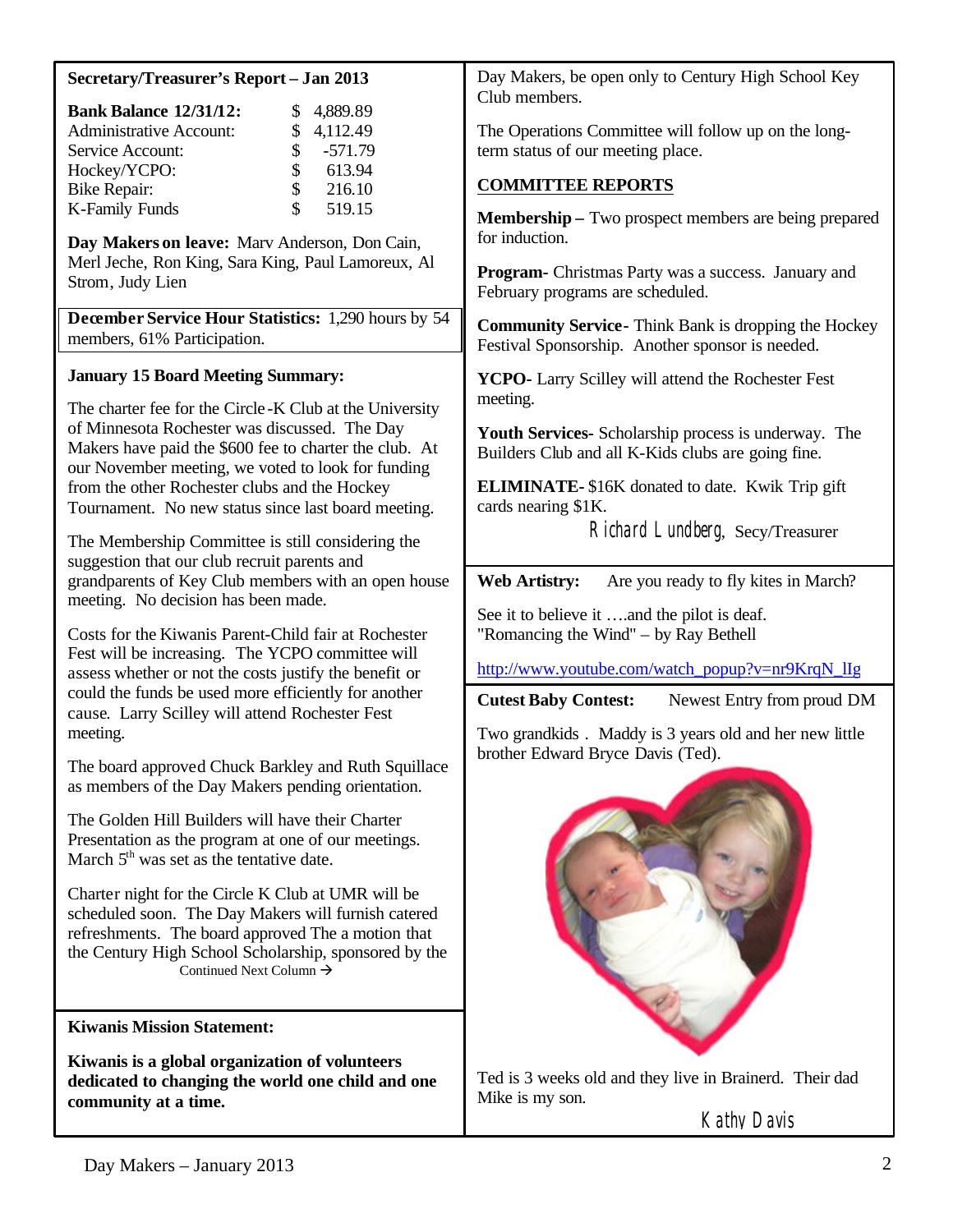**Human & Spiritual Values:**  $\bullet$  **Thinking of You and Sympathy Cards** 

Day Makers want to stay in touch with fellow members who are experiencing illness or deaths within their families with greeting cards and we try very hard to not miss anyone. We are asking that members have another family member or a friend/relative notify me or anyone in the club who in turn can let me know.

During my absence in February Beverly Livesay will be sending out cards so therefore, please let Beverly know.

This is also a good time to be thinking about the Circle of Three, noticing those people whose names are just prior to yours and behind yours in our membership directory and if there are consecutive absences, perhaps giving them a call to see if there is a health concern or not.

Thanks very much.

Ruth Vrieze, Spiritual Values Committee member

**Women in Kiwanis – 25 Years:** 15 Lady Day Makers (out of 26 ladies in Day Makers club)

Following the slide show program on the "25 years of Women in Kiwanis", the club honored their 26 women in the club with the "I Care!" Award certificate. At the present time, women make up 29.5% of our club membership compared to 26.3% in the Minnesota-Dakota Kiwanis District and 26% in Kiwanis International.

We, also, honored Margee Jacobson ( $2<sup>nd</sup>$  from left) with the "25 Years of Women in Kiwanis" pin as the only woman Charter Member of the Rochester Day Makers club.

Judy Zierdt, VP

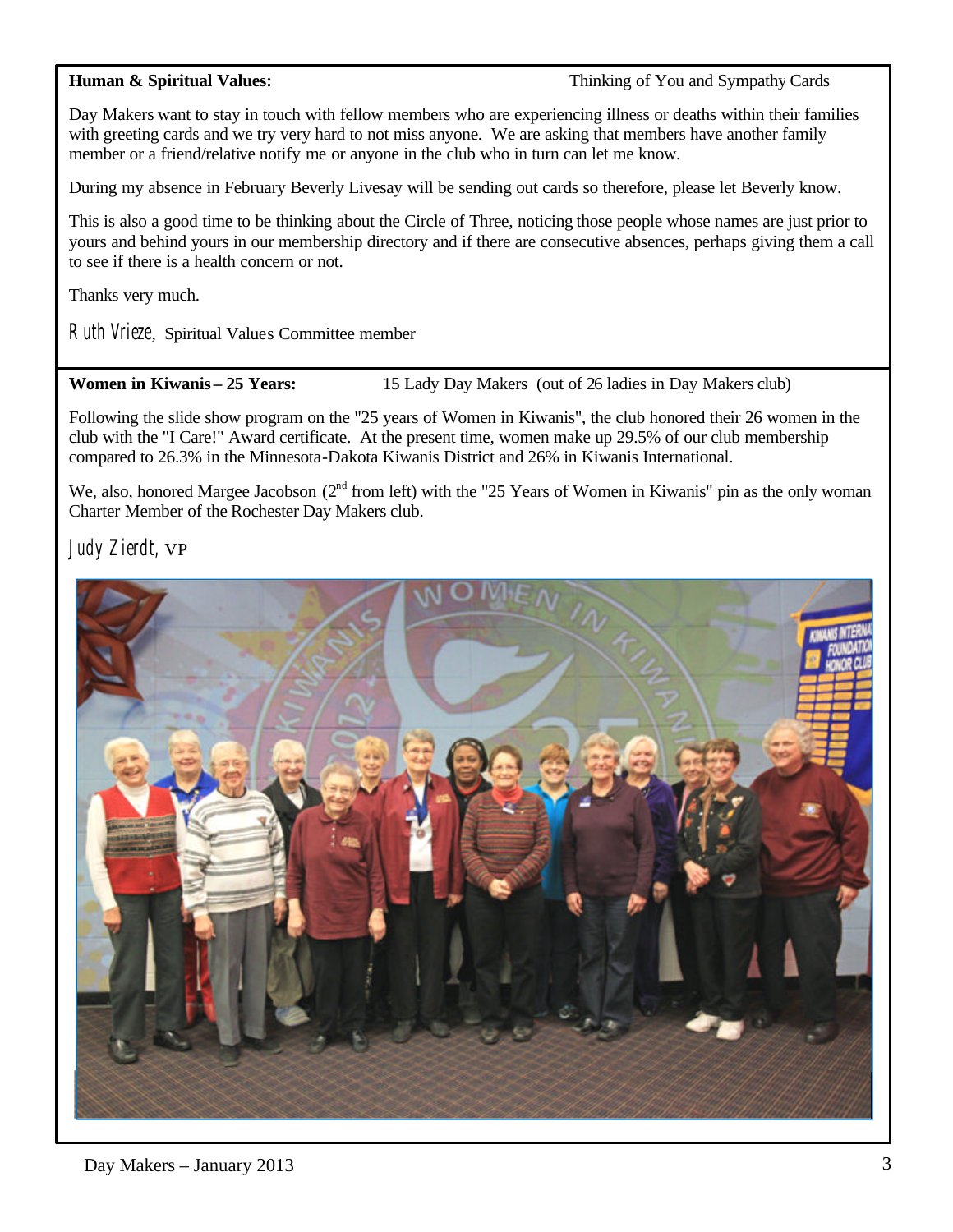

We go to Chanhassen on Wed., February 13<sup>th</sup>, to see the play "Bye Bye Birdie". We will leave from the Rec Center on Elton Hills Drive, at 9:15AM. Expect to return around 5PM. Cost this year will be \$70.00 per ticket, includes, play, meal, bus and all gratuities. Our bus trips continue to sell out and it's a fun way to raise a little money and a great way for the club members to socialize. If you haven't been on one, give it a try, you might even have a good time. If you keep this notice, you will have all the info you need for the trip and I won't have to furnish

a separate sheet to each of you before we go. Thanks. Herb Erickson

## **Zeller and Hixson Fellowship Awards:**

As part of our ELIMINATE fund raising effort, our Day Makers Club has a matching funds program for any Day Makers thatwould like to donate to a Zeller or Hixson Fellowship award. Zeller donations are \$1,250 and Hixson's are \$1,000. You may pay half and the club pays half, using the money raised from our local club ELIMINATE fund. Take advantage of this wonderful opportunity as long as the funds are avail.

We currently have 6-Zeller and 1- Hixson fellowships that have directed their donations to the Eliminate project in our club. I know we have some more coming up in the future. Thanks for your participation.





PS: See Richard Lundberg for Gift/Pledge Form. Herb Erickson and Dick Odell

# **MNT Eliminate Worldwide Report Day – Jan 16th :**

## Click here to see the results for the world and for our state on our financial progress. [http://sites.kiwanis.org/kiwanis/en/theeliminateproject/progress/worldwidereportday/13-01-](http://sites.kiwanis.org/kiwanis/en/theeliminateproject/progress/worldwidereportday/13-01-16/Worldwide_Report_Day_was_a_great_success.aspx) 16/Worldwide\_Report\_Day\_was\_a\_great\_success.aspx

## **Walter Zeller Fellowship Award:**

Day Maker Mike Siverling is our latest member to donate and receive a Zeller Award. Herb Erickson presented the award with assistance from two other Zeller awardees, Jack and Judy Zierdt at our Jan 15<sup>th</sup> meeting.



With Mike's award that brings a total of 6 Zellers and 1 Hixson award from our Day Makers Club with donations designated to the Eliminate Project.

Dick Odell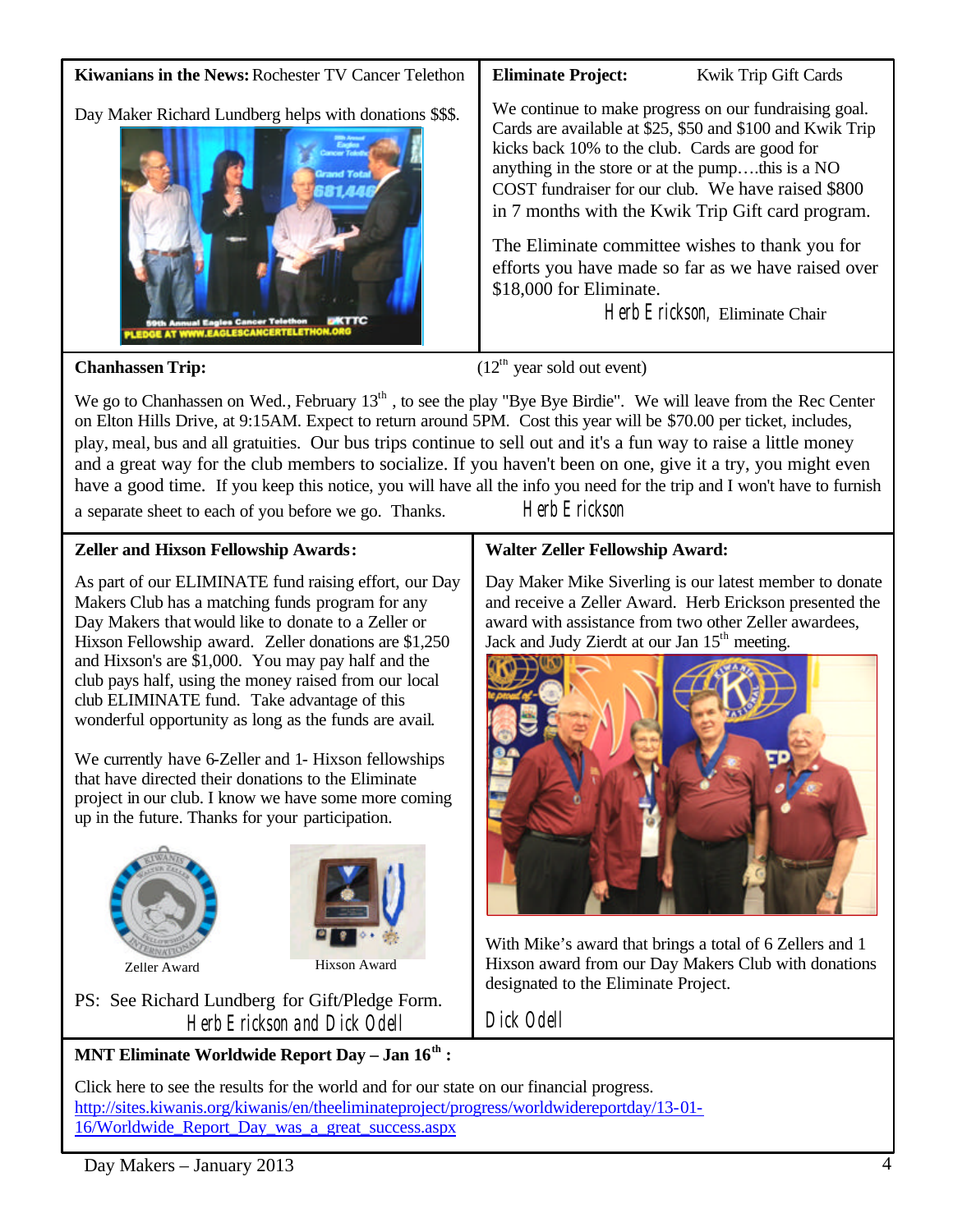### **New Member:** Ruth Squillace

Another spouse has decided to join our Day Makers Club. It took Zanti 18 years to convince her….but Ruth has finally become a Day Maker.

Ruth was born and raised on the Iron Range of northern Minnesota and graduated from the U of MN with a BS Degree. She then moved to Rochester in 1961 and subsequently married Zanti in Sept. 1963. They have 4 adult sons and 1 daughter.

Ruth taught English as a second language to adults in the Rochester school system for 15 years. She is also a member of the Southeast Minnesota Visual Artists organization.

Ruth is not new to community service as she has been a volunteer at Mayo Clinic for 5 years.

She and Zanti like to travel and they hiked the Annapurna region in Nepal in 1992. She even went again in 2007 with her daughter and hiked the Everest Trail for 2 weeks when she was only 77 years young.

Ruth continues to be very interested in doing art work and keeping husband Zanti busy.



Welcome to Day Makers Ruth. Zanti Squillace

## **Hockey Festival:**

Here is the team that "gets the banners up"….taking a break.



Kathy and Helen are taking in the money…..and handling the ticketing of hockey fans.



The boss (Bill Kalmes) is always keeping an eye on things…and he never panics.



Another great community and youth event. Hooray! Dick Odell